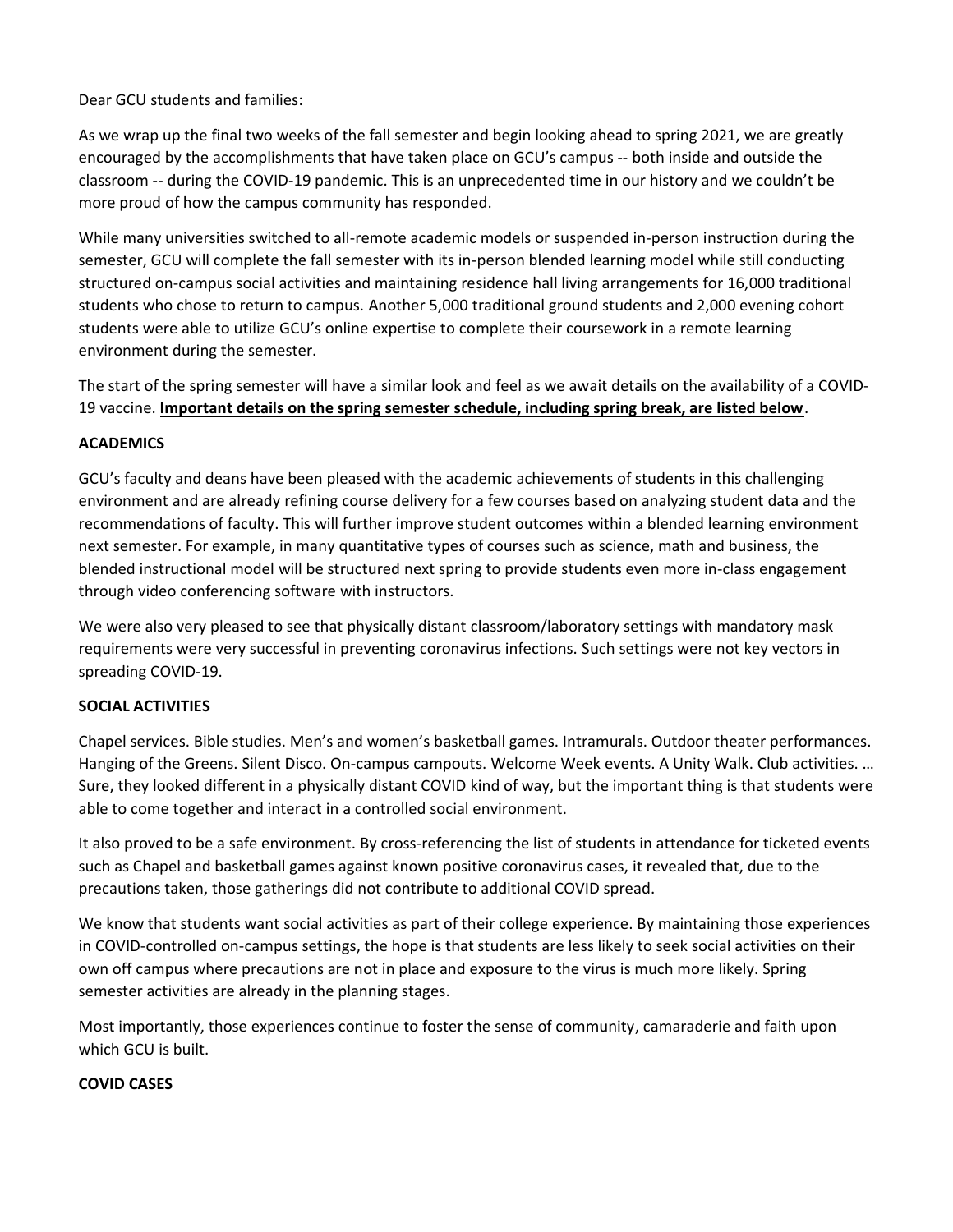There are currently 102 active coronavirus cases connected to campus (96 students and 6 employees) – which is about 1% of the student body -- and occupancy at GCU Hotel (isolation for positive cases) and Canyon Hall (quarantine) sits at about 25%.

Through contact tracing, we are able to determine that the bulk of positive COVID cases are the result of offcampus gatherings or friends congregating in residence halls without a mask and having less than six feet of physical distancing.

The number of positive cases in Arizona is increasing, as they are throughout most of the country, so it's a good reminder that students should continue to take steps to reduce the spread and protect the most vulnerable among us:

- Remain on campus as much as possible
- **Maintain physical distancing of at least six feet**
- Wear a mask in all indoor academic or community settings and outdoors when physical distancing is not possible
- Wash your hands frequently
- Be outdoors when possible
- Contact COVID Hotline (602-639-7300 option 2) if you come into contact with a positive case or test positive at an off-campus testing site.

## **SPRING SEMESTER PLANS**

The spring semester will begin as previously announced and include additional time off during the semester, two weeks of online instruction near the end of the semester and a spring break week to conclude the spring term.

Classes will start as scheduled on Jan. 4, with the first week occurring online for most courses as spelled out in this [communication.](https://www.gcu.edu/sites/default/files/2020-10/student-message-spring-schedules.pdf) Move-In will occur Jan. 2-10, providing students as much flexibility as possible while travelling back to campus during the holidays.

Three-day weekends will be incorporated into the schedule in January (MLK Day 1/18), February (Presidents Day 2/15), March (Spring weekend 3/19) and April (Good Friday 4/2) to provide students with breaks from their studies, while students will have the option to take a spring break if they desire at the end of the semester (April 19-25).

In-person instruction will end April 1 for about 80% of classes (exceptions being some programs in nursing, athletic training and senior-level engineering), followed by two weeks of online instruction April 5-16 and spring break April 19-25. The online classes will allow some students to return home early if they have summer employment or other opportunities. On-campus residents have the option of returning home or remaining in their dorms during the two weeks of online instruction and spring break. This includes graduating seniors, with commencement scheduled for April 19-20-21. Housing prices remain unchanged for the semester.

Unlike the Thanksgiving and Christmas breaks when students generally return home, students often visit warmweather, densely populated areas during spring break. Pushing spring break to the final week allows students to take a trip if they desire while avoiding any possible post-spring break COVID outbreaks on campus.

The end of the spring term remains April 25.

Please reach out to your student services advisor for further clarification on whether your courses will switch to an online format April 5-16.

#### **VACCINE**